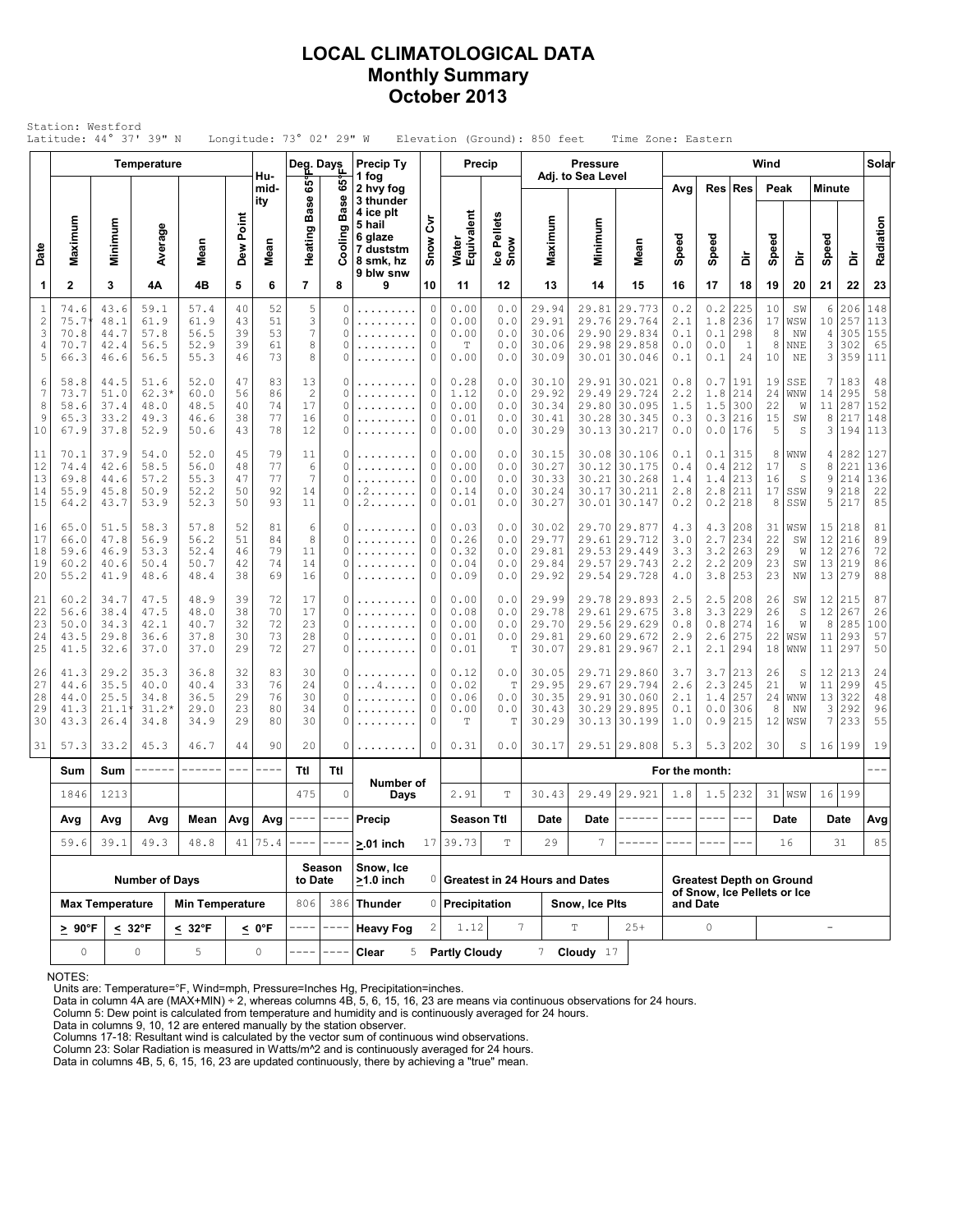## OBSERVATIONS AT 3-HOUR INTERVALS October 2013: Westford

|                                                                  |                                                  |                                                                                                   |                                                              |                                              |                                              |                                                                    |                                               | Wind                                                                    |                                                                          |                                                                  |                                                                                              |                                                              |                                              |                                              |                                                                       |                                                                                                    | Wind                                                          |                                                       |                                                  |                                                                                            |                                                              |                                              |                                              |                                                                        |                                               | Wind                                                                                                                                                                                       |                                                                                     |
|------------------------------------------------------------------|--------------------------------------------------|---------------------------------------------------------------------------------------------------|--------------------------------------------------------------|----------------------------------------------|----------------------------------------------|--------------------------------------------------------------------|-----------------------------------------------|-------------------------------------------------------------------------|--------------------------------------------------------------------------|------------------------------------------------------------------|----------------------------------------------------------------------------------------------|--------------------------------------------------------------|----------------------------------------------|----------------------------------------------|-----------------------------------------------------------------------|----------------------------------------------------------------------------------------------------|---------------------------------------------------------------|-------------------------------------------------------|--------------------------------------------------|--------------------------------------------------------------------------------------------|--------------------------------------------------------------|----------------------------------------------|----------------------------------------------|------------------------------------------------------------------------|-----------------------------------------------|--------------------------------------------------------------------------------------------------------------------------------------------------------------------------------------------|-------------------------------------------------------------------------------------|
| Hour<br>P                                                        | Sunshine                                         | Pressure                                                                                          | Rainfall<br>rate                                             | Temperature                                  | Dew Point                                    | Humidity                                                           | Direction                                     | Speed                                                                   | Gust                                                                     | Sunshine                                                         | Pressure                                                                                     | Rainfall<br>rate                                             | Temperature                                  | Dew Point                                    | Humidity                                                              | Direction                                                                                          | Speed                                                         | Gust                                                  | Sunshine                                         | Pressure                                                                                   | Rainfall<br>rate                                             | Temperature                                  | Dew Point                                    | Humidity                                                               | Direction                                     | Speed                                                                                                                                                                                      | Gust                                                                                |
|                                                                  |                                                  |                                                                                                   |                                                              | OCT 01                                       |                                              |                                                                    |                                               |                                                                         |                                                                          |                                                                  |                                                                                              |                                                              | OCT 02                                       |                                              |                                                                       |                                                                                                    |                                                               |                                                       |                                                  |                                                                                            |                                                              | OCT 03                                       |                                              |                                                                        |                                               |                                                                                                                                                                                            |                                                                                     |
| 01<br>04<br>07<br>10<br>13<br>16<br>19<br>22                     | 0<br>7<br>404<br>283<br>327<br>0<br>0            | 0, 29.92<br>29.90<br>29.93<br>23.68<br>29.89<br>29.82<br>29.82<br>29.84                           | 0.00<br>0.00<br>0.00<br>0.00<br>0.00<br>0.00<br>0.00<br>0.00 | 46<br>45<br>47<br>59<br>69<br>74<br>61<br>56 | 29<br>28<br>30<br>41<br>54<br>58<br>41<br>34 | 50<br>52<br>52<br>51<br>57<br>57<br>49<br>43                       | 132<br>32<br>31<br>20<br>06<br>33<br>30<br>24 | 0<br>0<br>0<br>4<br>0<br>0<br>0<br>0                                    | 0<br>0<br>0<br>10<br>$\mathbb O$<br>$1\,$<br>0<br>4                      | $\circ$<br>5<br>257<br>571<br>334<br>$\circ$<br>$\mathbf 0$      | 0, 29.82<br>29.80<br>29.78<br>29.81<br>29.78<br>29.77<br>29.82<br>29.88                      | 0.00<br>0.00<br>0.00<br>0.00<br>0.00<br>0.00<br>0.00<br>0.00 | 51<br>51<br>55<br>62<br>71<br>75<br>64<br>63 | 30<br>31<br>35<br>41<br>53<br>52<br>49<br>50 | 44,22<br>46<br>46<br>47<br>53<br>44<br>60<br>62                       | 21<br>21<br>21<br>21<br>30<br>24<br>24                                                             | 0<br>$\mathbbm{1}$<br>5<br>6<br>7<br>$\overline{c}$<br>0<br>1 | 0<br>4<br>9<br>10<br>13<br>11<br>$\mathbf{1}$<br>11   | 0<br>0<br>7<br>408<br>577<br>320<br>0<br>0       | 29.92<br>29.94<br>29.99<br>30.05<br>30.01<br>29.97<br>29.96<br>30.01                       | 0.00<br>0.00<br>0.00<br>0.00<br>0.00<br>0.00<br>0.00<br>0.00 | 56<br>52<br>47<br>63<br>67<br>70<br>55<br>47 | 43<br>40<br>32<br>48<br>49<br>49<br>42<br>26 | 61,21<br>64<br>55<br>57<br>53<br>46<br>61<br>45                        | 21<br>21<br>21<br>27<br>31<br>31<br>31        | 0<br>$\mathbb O$<br>0<br>0<br>0<br>0<br>0<br>$\Omega$                                                                                                                                      | $\begin{array}{c} 2 \\ 0 \\ 0 \end{array}$<br>$\circ$<br>7<br>$\mathbf 1$<br>0<br>0 |
|                                                                  |                                                  |                                                                                                   |                                                              | OCT 04                                       |                                              |                                                                    |                                               |                                                                         |                                                                          |                                                                  |                                                                                              |                                                              | OCT 05                                       |                                              |                                                                       |                                                                                                    |                                                               |                                                       |                                                  |                                                                                            |                                                              | OCT 06                                       |                                              |                                                                        |                                               |                                                                                                                                                                                            |                                                                                     |
| 01<br>04<br>07<br>10<br>13<br>16<br>19<br>22                     | 0<br>0<br>0<br>128<br>128<br>125<br>0<br>0       | 30.00<br>30.01<br>30.03<br>30.04<br>30.03<br>30.01<br>30.00<br>30.04                              | 0.00<br>0.00<br>0.00<br>0.00<br>0.00<br>0.00<br>0.00<br>0.00 | 45<br>45<br>43<br>54<br>63<br>61<br>57<br>54 | 26<br>27<br>26<br>35<br>47<br>42<br>52<br>50 | 47<br>49<br>52<br>49<br>56<br>49<br>84<br>86                       | 30<br>21<br>08<br>08<br>35<br>32<br>36<br>36  | 0<br>0<br>0<br>0<br>$\mathbb O$<br>0<br>0<br>0                          | 0<br>0<br>$\mathbb O$<br>$\mathbf 1$<br>$\mathbf 1$<br>0<br>$\circ$<br>0 | 0<br>$\circ$<br>$\circ$<br>193<br>536<br>394<br>$\circ$<br>0     | 30.03<br>30.03<br>30.05<br>30.07<br>30.05<br>30.03<br>30.06<br>30.08                         | 0.00<br>0.00<br>0.00<br>0.00<br>0.00<br>0.00<br>0.00<br>0.00 | 53<br>52<br>51<br>57<br>65<br>66<br>53<br>47 | 50<br>50<br>49<br>46<br>44<br>41<br>46<br>43 | 91,36<br>92<br>93<br>68<br>47<br>40<br>75<br>86                       | 36<br>36<br>36<br>32<br>06<br>33<br>05                                                             | 0<br>0<br>0<br>0<br>0<br>0<br>0<br>0                          | 0<br>0<br>0<br>0<br>8<br>7<br>0<br>$\Omega$           | 0<br>0<br>$\Omega$<br>123<br>134<br>30<br>0<br>0 | 30.07<br>30.07<br>30.07<br>30.07<br>30.01<br>29.99<br>29.98<br>29.94                       | 0.00<br>0.00<br>0.00<br>0.00<br>0.00<br>0.36<br>0.00<br>0.00 | 49<br>45<br>47<br>55<br>58<br>53<br>52<br>55 | 42<br>41<br>43<br>47<br>52<br>50<br>50<br>52 | 79<br>88<br>86<br>73<br>80<br>91<br>94<br>92                           | 07<br>07<br>07<br>08<br>15<br>21<br>17<br>19  | 0<br>0<br>0<br>0<br>0<br>$\overline{\mathbf{c}}$<br>3<br>$\mathbf 1$                                                                                                                       | $\circ$<br>$\mathbf 1$<br>0<br>0<br>$\,1\,$<br>11<br>12<br>13                       |
|                                                                  |                                                  |                                                                                                   |                                                              | OCT 07                                       |                                              |                                                                    |                                               |                                                                         |                                                                          |                                                                  |                                                                                              |                                                              | OCT                                          | 08                                           |                                                                       |                                                                                                    |                                                               |                                                       |                                                  |                                                                                            |                                                              | OCT 09                                       |                                              |                                                                        |                                               |                                                                                                                                                                                            |                                                                                     |
| 01<br>04<br>07<br>10<br>13<br>16<br>19<br>22                     | 0<br>0<br>0<br>301<br>137<br>7<br>0<br>0         | 29.90<br>29.85<br>29.82<br>29.76<br>29.63<br>29.51<br>29.70<br>29.78                              | 0.00<br>0.00<br>0.00<br>0.00<br>0.00<br>0.17<br>0.05<br>0.00 | 56<br>58<br>59<br>68<br>70<br>65<br>54<br>53 | 53<br>55<br>55<br>59<br>60<br>63<br>52<br>50 | 90<br>88<br>89<br>74<br>71<br>92<br>94<br>89                       | 20<br>18<br>18<br>20<br>14<br>24<br>27<br>23  | $\overline{\mathbf{c}}$<br>3<br>$\overline{c}$<br>2<br>0<br>4<br>6<br>0 | 10<br>10<br>8<br>14<br>18<br>10<br>12<br>5                               | 0<br>$\circ$<br>$\mathbf 0$<br>431<br>568<br>309<br>$\circ$<br>0 | 29.83<br>29.93<br>30.07<br>30.17<br>30.20<br>30.23<br>30.27<br>30.33                         | 0.00<br>0.00<br>0.00<br>0.00<br>0.00<br>0.00<br>0.00<br>0.00 | 52<br>48<br>43<br>50<br>55<br>58<br>44<br>40 | 48<br>41<br>38<br>41<br>39<br>38<br>39<br>38 | 85<br>79<br>83<br>71<br>54<br>47<br>82<br>93                          | 125<br>02<br>31<br>31<br>28<br>28<br>32<br>20                                                      | 5<br>0<br>$\overline{\mathbf{c}}$<br>3<br>3<br>0<br>0<br>0    | 12<br>8<br>10<br>10<br>8<br>2<br>0<br>0               | 0<br>0<br>0<br>390<br>561<br>279<br>0<br>0       | 30.33<br>30.36<br>30.39<br>30.41<br>30.39<br>30.32<br>30.29<br>29.96                       | 0.00<br>0.00<br>0.00<br>0.00<br>0.00<br>0.00<br>0.00<br>0.00 | 36<br>36<br>33<br>51<br>61<br>65<br>49<br>42 | 36<br>35<br>33<br>45<br>41<br>39<br>40<br>39 | 97<br>97<br>98<br>81<br>47<br>38<br>71<br>90                           | 20<br>20<br>20<br>20<br>21<br>20<br>19<br>19  | 0<br>$\mathbb O$<br>0<br>0<br>$\mathbf 1$<br>0<br>0<br>$\Omega$                                                                                                                            | 0<br>$\mathbb O$<br>0<br>$\mathbb O$<br>13<br>$\mathbf{1}$<br>0<br>0                |
|                                                                  |                                                  |                                                                                                   |                                                              | OCT 10                                       |                                              |                                                                    |                                               |                                                                         |                                                                          |                                                                  |                                                                                              |                                                              | OCT 11                                       |                                              |                                                                       |                                                                                                    |                                                               |                                                       |                                                  |                                                                                            |                                                              | OCT 12                                       |                                              |                                                                        |                                               |                                                                                                                                                                                            |                                                                                     |
| 01<br>04<br>07<br>10<br>13<br>16<br>19<br>22                     | 0<br>0<br>0<br>283<br>485<br>206<br>0<br>$\circ$ | 30.27<br>30.26<br>30.26<br>30.26<br>30.22<br>30.18<br>30.15<br>30.16                              | 0.00<br>0.00<br>0.00<br>0.00<br>0.00<br>0.00<br>0.00<br>0.00 | 40<br>40<br>38<br>52<br>64<br>68<br>51<br>48 | 39<br>37<br>36<br>46<br>43<br>47<br>47<br>46 | 93,19<br>91<br>94<br>82<br>46<br>47<br>85<br>93 10                 | 19<br>19<br>19<br>11<br>10<br>10              | 0<br>0<br>$\mathbb O$<br>0<br>0<br>0<br>0<br>0                          | 0<br>3<br>$\mathbb O$<br>0<br>$\mathsf{O}\xspace$<br>0<br>0<br>0         | 0<br>$\mathbf 0$<br>$\circ$<br>253<br>310<br>308<br>0<br>0       | 130.14<br>30.11<br>30.13<br>30.13<br>30.10<br>30.08<br>30.10<br>30.12                        | 0.00<br>0.00<br>0.00<br>0.00<br>0.00<br>0.00<br>0.00<br>0.00 | 43<br>41<br>38<br>52<br>66<br>70<br>54<br>49 | 41<br>40<br>37<br>46<br>50<br>45<br>48<br>48 | 93,00<br>96<br>97<br>81<br>57<br>40<br>80<br>94                       | 0 <sub>0</sub><br>0 <sub>0</sub><br>0 <sub>0</sub><br>33<br>31<br>0 <sub>0</sub><br>0 <sub>0</sub> | 0<br>0<br>0<br>0<br>0<br>0<br>0<br>$\Omega$                   | 0<br>0<br>0<br>0<br>2<br>$\overline{c}$<br>0<br>0     | 0<br>0<br>0<br>357<br>524<br>271<br>0<br>0       | 30.12<br>30.15<br>30.19<br>30.22<br>30.21<br>30.19<br>30.22<br>30.25                       | 0.00<br>0.00<br>0.00<br>0.00<br>0.00<br>0.00<br>0.00<br>0.00 | 46<br>43<br>43<br>60<br>72<br>73<br>59<br>53 | 45<br>42<br>42<br>53<br>52<br>50<br>47<br>48 | 97<br>97<br>98<br>80<br>50<br>44<br>65<br>84                           | 100<br>23<br>23<br>23<br>21<br>17<br>21<br>20 | 0<br>0<br>$\mathbb O$<br>0<br>4<br>0<br>$\mathbf 1$<br>0                                                                                                                                   | 0<br>0<br>$\circ$<br>$\circ$<br>$11\,$<br>6<br>4<br>7                               |
|                                                                  |                                                  |                                                                                                   |                                                              | OCT                                          | 13                                           |                                                                    |                                               |                                                                         |                                                                          |                                                                  |                                                                                              |                                                              | OCT 14                                       |                                              |                                                                       |                                                                                                    |                                                               |                                                       |                                                  |                                                                                            |                                                              | OCT 15                                       |                                              |                                                                        |                                               |                                                                                                                                                                                            |                                                                                     |
| 01<br>04<br>07<br>10 <sub>1</sub><br>13<br>16<br>19<br>22        | 0<br>0<br>352                                    | 0, 30, 28<br>30.28<br>30.29<br>30.32<br>526 30.28<br>272 30.23<br>0 30.23<br>0 30.24              | 0.00<br>0.00<br>0.00<br>0.00<br>0.00<br>0.00<br>0.00<br>0.00 | 47<br>48<br>49<br>57<br>65<br>69<br>57<br>53 | 45<br>46<br>46<br>50<br>51<br>49<br>46<br>46 | 95, 20<br>95 19<br>92<br>79<br>60<br>50 21<br>69 17<br>77 19       | 20<br>21<br>21                                | 0<br>$\mathbb O$<br>$\overline{c}$<br>2<br>5<br>3<br>0<br>0             | 0<br>$\boldsymbol{7}$<br>9<br>10<br>12<br>9<br>$\mathbb O$<br>5          | $\circ$<br>$\circ$<br>26                                         | 0, 30.23<br>30.21<br>30.22<br>30.23<br>70 30.19<br>19 30.18<br>0 30.22<br>0 30.22            | 0.00<br>0.00<br>0.00<br>0.00<br>0.00<br>0.00<br>0.00<br>0.00 | 56<br>55<br>51<br>50<br>52<br>53<br>53<br>50 | 48<br>48<br>48<br>49<br>51<br>52<br>53<br>49 | 76, 20<br>79<br>92<br>95<br>95<br>97<br>98 21<br>97 19                | 21<br>18<br>21<br> 21<br>19                                                                        | 4<br>6<br>$\mathbf{2}$<br>6<br>7<br>2<br>0<br>0               | 10<br>13<br>12<br>11<br>16<br>10<br>$\mathbf{1}$<br>0 | 0<br>0<br>0<br>123                               | 130.22<br>30.21<br>30.21<br>30.22<br>207 30.15<br>76 30.10<br>0 30.06<br>0 30.05           | 0.00<br>0.00<br>0.00<br>0.00<br>0.00<br>0.00<br>0.00<br>0.00 | 46<br>44<br>48<br>50<br>60<br>62<br>54<br>52 | 46<br>44<br>47<br>50<br>55<br>55<br>52<br>51 | 98,19<br>99<br>98<br>99 19<br>83 16<br>78 24<br>96 18<br>95 22         | 19<br>19                                      | 0<br>$\mathbb O$<br>0<br>0<br>0<br>0<br>0<br>0                                                                                                                                             | 0<br>$\circ$<br>0<br>0<br>3<br>$\mathbf 1$<br>$\mathbb O$<br>4                      |
|                                                                  |                                                  |                                                                                                   |                                                              | OCT 16                                       |                                              |                                                                    |                                               |                                                                         |                                                                          |                                                                  |                                                                                              |                                                              | OCT 17                                       |                                              |                                                                       |                                                                                                    |                                                               |                                                       |                                                  |                                                                                            |                                                              | OCT 18                                       |                                              |                                                                        |                                               |                                                                                                                                                                                            |                                                                                     |
| 01<br>04<br>07<br>10 <sub>1</sub><br>13 <sup>1</sup><br>19<br>22 | $\circ$                                          | 0, 30, 00<br>0 29.98<br>29.96<br>185 29.91<br>225 29.86<br>16   165   29.80<br>0 29.80<br>0 29.75 | 0.00<br>0.00<br>0.00<br>0.00<br>0.00<br>0.00<br>0.00<br>0.00 | 54<br>55<br>54<br>59<br>62<br>63<br>60<br>57 | 52<br>53<br>51<br>53<br>51<br>50<br>50<br>52 | 93, 19<br>93 20<br>91 21<br>81 20<br>68 20<br>63 20<br>70<br>85 20 | 21                                            | 0<br>1<br>$\mathbf 1$<br>5<br>8<br>7<br>$\overline{c}$<br>5             | 3<br>8<br>6<br>11<br>25<br>10<br>10                                      | $\circ$                                                          | 0, 29.71<br>0 29.71<br>29.74<br>353 29.76<br>663 29.74<br>16 116 29.72<br>0 29.69<br>0 29.65 | 0.00<br>0.00<br>0.00<br>0.00<br>0.00<br>0.00<br>0.00<br>0.00 | 57<br>56<br>54<br>59<br>62<br>62<br>56<br>49 | 53<br>54<br>52<br>54<br>52<br>48<br>49<br>48 | 87,21<br>96 20<br>96<br>84 20<br>69<br>$62 \mid 26$<br>76 28<br>96 10 | 21<br>30                                                                                           | 11<br>4<br>$\mathbf{2}$<br>0<br>4<br>3<br>0<br>0              | 21<br>9<br>8<br>10 <sub>1</sub><br>11<br>10<br>4<br>0 | 0                                                | 0, 29.62<br>29.53<br>0 29.59<br>338 29.64<br>239 29.66<br>$77$ 29.67<br>0 29.74<br>0 29.80 | 0.00<br>0.04<br>0.00<br>0.00<br>0.00<br>0.00<br>0.00<br>0.00 | 50<br>50<br>51<br>55<br>56<br>57<br>52<br>51 | 49<br>49<br>50<br>52<br>46<br>45<br>37<br>38 | 97,10<br>98 13<br>98 30<br>92   23<br>69 24<br>65 26<br>57 25<br>63 25 |                                               | 0<br>3<br>$\mathfrak{2}% _{T}=\mathfrak{2}_{T}\!\left( a,b\right) ,\ \mathfrak{2}_{T}=\mathfrak{2}_{T}\!\left( a,b\right) ,$<br>$\sqrt{4}$<br>$\boldsymbol{7}$<br>$\overline{c}$<br>5<br>3 | 0<br>8<br>$\overline{3}$<br>$\mathsf{9}$<br>19<br>$10$<br>21<br>10                  |

# MAXIMUM SHORT DURATION PRECIPITATION

| <b>Time Period (minutes)</b> |      | 10   | 15   | 20   | 30   | 45   | 60   | 80   | 100           | 120  | 150  | 180  |
|------------------------------|------|------|------|------|------|------|------|------|---------------|------|------|------|
| Precipitation                | 0.24 | 0.38 | 0.52 | 0.57 | 0.62 | 0.68 | 0.76 | 0.84 | 0.88          | 0.92 | 1.02 | 1.04 |
| <b>Ended: Date</b>           | 07   | 07   | 07   | 07   | 07   | 07   | 07   | 07   | 07            | 07   | 07   | 07   |
| <b>Ended: Time</b>           | 1608 | 1613 | 1617 | 1620 | 1628 | 1637 | 1700 | 1712 | 1722<br>1 Z Z | .750 | 1812 | 1841 |

The precipitation amounts may occur at any time during the month. The time indicated is the ending time of the interval. Date and time are not entered for trace amounts.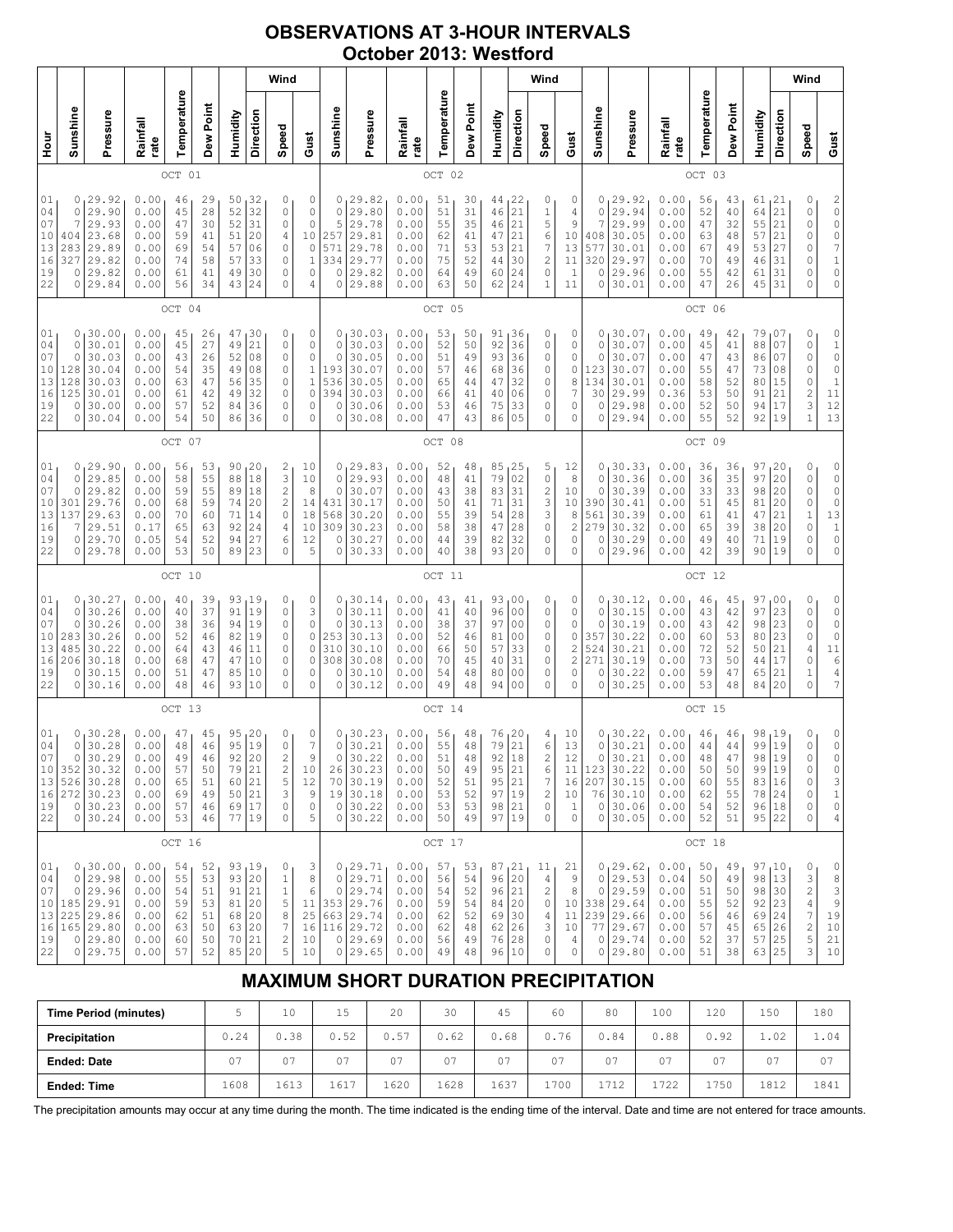### OBSERVATIONS AT 3-HOUR INTERVALS October 2013: Westford

|                                              |                                                       |                                                                           | Wind                                                         |                                              |                                              |                                              |                                                        |                                                                                                        | Wind                                                                                        |                                                                       |                                                                         |          |                                                              |                                              |                                              |                                                 |                                                           | Wind                                                                                        |                                                      |                                       |                                                                                         |                                                              |                                              |                                              |                                                 |                                                                       |                                                                                                                      |                                                                                                                                      |
|----------------------------------------------|-------------------------------------------------------|---------------------------------------------------------------------------|--------------------------------------------------------------|----------------------------------------------|----------------------------------------------|----------------------------------------------|--------------------------------------------------------|--------------------------------------------------------------------------------------------------------|---------------------------------------------------------------------------------------------|-----------------------------------------------------------------------|-------------------------------------------------------------------------|----------|--------------------------------------------------------------|----------------------------------------------|----------------------------------------------|-------------------------------------------------|-----------------------------------------------------------|---------------------------------------------------------------------------------------------|------------------------------------------------------|---------------------------------------|-----------------------------------------------------------------------------------------|--------------------------------------------------------------|----------------------------------------------|----------------------------------------------|-------------------------------------------------|-----------------------------------------------------------------------|----------------------------------------------------------------------------------------------------------------------|--------------------------------------------------------------------------------------------------------------------------------------|
| Hour<br>P                                    | Sunshine                                              | Pressure                                                                  | Rainfall<br>rate                                             | Temperature                                  | Dew Point                                    | Humidity                                     | Direction                                              | Speed                                                                                                  | Gust                                                                                        | Sunshine                                                              | Pressure                                                                | Rainfall | rate                                                         | Temperature                                  | Dew Point                                    | Humidity                                        | Direction                                                 | Speed                                                                                       | Gust                                                 | Sunshine                              | Pressure                                                                                | Rainfall<br>rate                                             | Temperature                                  | Dew Point                                    | Humidity                                        | Direction                                                             | Speed                                                                                                                | Gust                                                                                                                                 |
|                                              |                                                       |                                                                           |                                                              | OCT 19                                       |                                              |                                              |                                                        |                                                                                                        |                                                                                             |                                                                       |                                                                         |          |                                                              | OCT 20                                       |                                              |                                                 |                                                           |                                                                                             |                                                      |                                       |                                                                                         |                                                              | OCT 21                                       |                                              |                                                 |                                                                       |                                                                                                                      |                                                                                                                                      |
| 01<br>04<br>07<br>10<br>13<br>16<br>19<br>22 | 0<br>$\circ$<br>462<br>302<br>91<br>$\circ$           | 0, 29.81<br>29.82<br>29.82<br>29.82<br>29.77<br>29.71<br>29.67<br>0 29.62 | 0.00<br>0.00<br>0.00<br>0.00<br>0.00<br>0.00<br>0.00<br>0.00 | 46<br>43<br>43<br>52<br>59<br>57<br>53<br>52 | 39<br>38<br>39<br>44<br>46<br>45<br>45<br>44 | 85<br>87<br>76<br>63<br>63<br>73             | 77, 21<br>20<br>20<br>20<br>21<br>20<br>21<br>73 21    | 0<br>0<br>0<br>$1\,$<br>$\mathbf 1$<br>$\overline{c}$<br>$\circ$<br>5                                  | $\mathbb O$<br>5<br>6<br>$\mathsf 9$<br>11<br>$\boldsymbol{7}$<br>$\mathsf{O}\xspace$<br>21 | $\circ$<br>$\circ$<br>341<br>241<br>77<br>$\circ$<br>$\circ$          | 0, 29.54<br>29.58<br>29.64<br>29.71<br>29.74<br>29.78<br>29.84<br>29.90 |          | 0.00<br>0.07<br>0.00<br>0.00<br>0.00<br>0.00<br>0.00<br>0.00 | 48<br>47<br>47<br>49<br>53<br>53<br>46<br>45 | 46<br>45<br>39<br>37<br>34<br>33<br>34<br>36 | 92<br>92<br>74<br>64<br>49<br>47<br>63<br>71    | 15<br>27<br>25<br>26<br>25<br>26<br>25<br>24              | 0<br>6<br>8<br>9<br>$\boldsymbol{7}$<br>7<br>$\mathsf{O}\xspace$<br>$\mathbf{1}$            | 9<br>13<br>$1\,7$<br>19<br>14<br>12<br>3<br>4        | $\circ$<br>$\overline{0}$<br>$\circ$  | 0, 29.91<br>29.96<br>29.96<br>197 29.98<br>288 29.91<br>$202$ 29.86<br>29.85<br>0 29.82 | 0.00<br>0.00<br>0.00<br>0.00<br>0.00<br>0.00<br>0.00<br>0.00 | 40<br>36<br>37<br>48<br>57<br>60<br>56<br>57 | 36<br>34<br>35<br>42<br>43<br>44<br>41<br>40 | 87,22<br>92<br>96<br>78<br>60<br>55<br>56<br>52 | 22<br>22<br>21<br>18<br>21<br>19<br>20                                | $\mathbb O$<br>$\mathbb O$<br>$\mathbb O$<br>$\mathbb O$<br>$\sqrt{4}$<br>$\epsilon$<br>$\overline{4}$<br>7          | 0<br>$\frac{0}{3}$<br>11<br>11<br>20<br>12<br>17                                                                                     |
|                                              |                                                       |                                                                           |                                                              | OCT 22                                       |                                              |                                              |                                                        |                                                                                                        |                                                                                             |                                                                       |                                                                         |          |                                                              | OCT 23                                       |                                              |                                                 |                                                           |                                                                                             |                                                      |                                       |                                                                                         |                                                              | OCT 24                                       |                                              |                                                 |                                                                       |                                                                                                                      |                                                                                                                                      |
| 01<br>04<br>07<br>10<br>13<br>16<br>19<br>22 | $\circ$<br>0<br>42<br>42<br>320<br>0                  | 0, 29.76<br>29.70<br>29.67<br>29.63<br>29.63<br>29.65<br>29.68<br>0 29.70 | 0.00<br>0.00<br>0.00<br>0.00<br>0.16<br>0.00<br>0.00<br>0.00 | 56<br>53<br>49<br>50<br>43<br>48<br>44<br>40 | 39<br>40<br>43<br>45<br>41<br>39<br>31<br>31 | 60<br>80<br>84<br>92<br>71<br>60<br>71       | 53, 20<br>20<br>19<br>21<br>28<br>28<br>26<br>26       | 7<br>4<br>4<br>3<br>$\ensuremath{\mathsf{3}}$<br>3<br>$\overline{\mathbf{c}}$<br>0                     | 20<br>15<br>18<br>11<br>9<br>14<br>12<br>$\overline{4}$                                     | $\circ$<br>$\mathbb O$<br>176<br>302<br>239<br>$\mathbb O$<br>$\circ$ | 0, 29.69<br>29.66<br>29.66<br>29.66<br>29.62<br>29.57<br>29.59<br>29.60 |          | 0.00<br>0.00<br>0.00<br>0.00<br>0.00<br>0.00<br>0.00<br>0.00 | 36<br>37<br>37<br>42<br>47<br>50<br>38<br>40 | 29<br>32<br>32<br>33<br>34<br>31<br>32<br>33 | 78<br>81<br>84<br>71<br>62<br>48<br>79<br>75    | 1 <sup>22</sup><br>26<br>20<br>30<br>30<br>27<br>32<br>31 | 0<br>$\,1\,$<br>$\mathsf{O}\xspace$<br>3<br>6<br>$\overline{c}$<br>$\mathsf{O}\xspace$<br>0 | 0<br>12<br>3<br>10<br>13<br>10<br>$\circ$<br>$\circ$ | $\circ$<br>331<br>97<br>$\circ$       | 0, 29.61<br>0 29.63<br>29.64<br>29.65<br>29.63<br>35 29.67<br>29.74<br>0 29.79          | 0.00<br>0.00<br>0.00<br>0.00<br>0.00<br>0.00<br>0.00<br>0.00 | 39<br>31<br>32<br>41<br>42<br>41<br>39<br>38 | 32<br>25<br>27<br>31<br>31<br>30<br>31<br>32 | 76<br>76<br>79<br>65<br>64<br>65<br>71<br>79    | 129<br>0 <sub>0</sub><br>0 <sub>0</sub><br>24<br>27<br>27<br>29<br>29 | $\mathbf 1$<br>$\circ$<br>0<br>$\sqrt{4}$<br>$\overline{\mathbf{c}}$<br>$\overline{\mathbf{c}}$<br>3<br>$\mathbf{1}$ | $\sqrt{ }$<br>$\circ$<br>$\mathbb O$<br>$1\,1$<br>8<br>8<br>10<br>13                                                                 |
|                                              |                                                       |                                                                           |                                                              | OCT 25                                       |                                              |                                              |                                                        |                                                                                                        |                                                                                             |                                                                       |                                                                         |          |                                                              | OCT 26                                       |                                              |                                                 |                                                           |                                                                                             |                                                      |                                       |                                                                                         |                                                              | OCT 27                                       |                                              |                                                 |                                                                       |                                                                                                                      |                                                                                                                                      |
| 01<br>04<br>07<br>10<br>13<br>16<br>19<br>22 | 0<br>$\mathsf{O}$<br>102<br>127<br>56<br>0<br>$\circ$ | 0, 29.83<br>29.86<br>29.93<br>29.99<br>30.00<br>30.00<br>30.03<br>30.07   | 0.00<br>0.00<br>0.00<br>0.00<br>0.00<br>0.00<br>0.00<br>0.00 | 37<br>36<br>35<br>37<br>39<br>40<br>38<br>36 | 32<br>32<br>29<br>28<br>27<br>28<br>27<br>27 | 82<br>79<br>70<br>62<br>61<br>65<br>69       | 127<br>84 31<br>31<br>29<br>31<br>27<br>33<br>33       | 3<br>$\overline{c}$<br>5<br>$\ensuremath{\mathsf{3}}$<br>$1\,$<br>4<br>0<br>0                          | 9<br>$\boldsymbol{7}$<br>12<br>$\,8\,$<br>11<br>12<br>3<br>6                                | $\circ$<br>$\mathbf 0$<br>65<br>158<br>19<br>$\circ$<br>$\mathbb O$   | 0, 30.04<br>29.99<br>29.93<br>29.89<br>29.80<br>29.77<br>29.76<br>29.74 |          | 0.00<br>0.00<br>0.00<br>0.00<br>0.00<br>0.00<br>0.00<br>0.00 | 31<br>31<br>35<br>38<br>41<br>40<br>38<br>41 | 26<br>26<br>30<br>36<br>33<br>34<br>35<br>34 | 81,20<br>84<br>82<br>91<br>73<br>80<br>88<br>76 | 21<br>20<br>21<br>21<br>22<br>20<br>21                    | 0<br>0<br>$1\,$<br>5<br>10<br>3<br>6<br>8                                                   | 0<br>4<br>8<br>17<br>19<br>13<br>15<br>17            | $\circ$<br>$\circ$<br>260<br>$\circ$  | 0, 29.71<br>29.67<br>29.69<br>26 29.76<br>29.81<br>102 29.84<br>29.90<br>0 29.94        | 0.00<br>0.00<br>0.00<br>0.00<br>0.00<br>0.00<br>0.00<br>0.00 | 42<br>41<br>41<br>42<br>44<br>41<br>39<br>37 | 34<br>33<br>35<br>36<br>34<br>33<br>30<br>32 | 73<br>73<br>80<br>77<br>68<br>73<br>70<br>80    | 120<br>20<br>21<br>27<br>26<br>26<br>21<br>23                         | 3<br>$\frac{3}{2}$<br>$\boldsymbol{7}$<br>6<br>$\mathbf 1$<br>$\mathbf 1$<br>$\Omega$                                | 10<br>$\begin{array}{c} 10 \\ 7 \end{array}$<br>$15$<br>$13$<br>$\overline{4}$<br>$\frac{3}{5}$                                      |
|                                              |                                                       |                                                                           |                                                              | OCT 28                                       |                                              |                                              |                                                        |                                                                                                        |                                                                                             |                                                                       |                                                                         |          |                                                              | OCT 29                                       |                                              |                                                 |                                                           |                                                                                             |                                                      |                                       |                                                                                         |                                                              | OCT 30                                       |                                              |                                                 |                                                                       |                                                                                                                      |                                                                                                                                      |
| 01<br>04<br>07<br>10<br>13<br>16<br>19<br>22 | 0<br>$\circ$<br>16<br>163<br>283<br>0                 | 0, 29.95<br>29.93<br>29.92<br>29.96<br>30.10<br>30.19<br>30.28<br>0 30.33 | 0.00<br>0.00<br>0.00<br>0.00<br>0.00<br>0.00<br>0.00<br>0.00 | 35<br>36<br>39<br>40<br>41<br>43<br>32<br>29 | 31<br>31<br>34<br>35<br>35<br>29<br>23<br>23 | 84<br>81<br>84<br>85<br>79<br>58<br>68<br>80 | 19<br>20<br> 19<br>23<br>31<br>34<br>31<br>04          | 0<br>$\ensuremath{\mathsf{3}}$<br>5<br>$\ensuremath{\mathsf{3}}$<br>12<br>$\circ$<br>$\mathbf{0}$<br>0 | 4<br>$\boldsymbol{7}$<br>14<br>13<br>21<br>8<br>0<br>$\Omega$                               | $\circ$<br>$\mathbf 0$<br>128<br>527<br>188<br>$\circ$<br>$\circ$     | 0, 30.34<br>30.35<br>30.39<br>30.42<br>30.40<br>30.33<br>30.36<br>30.32 |          | 0.00<br>0.00<br>0.00<br>0.00<br>0.00<br>0.00<br>0.00<br>0.00 | 25<br>23<br>22<br>31<br>38<br>41<br>27<br>26 | 21<br>21<br>20<br>28<br>27<br>24<br>22<br>23 | 87<br>93<br>94<br>86<br>66<br>50<br>81<br>88    | 05<br> 05<br>05<br>06<br>09<br>24<br>13<br>13             | 0<br>0<br>0<br>0<br>0<br>$\mathbb O$<br>0<br>0                                              | 0<br>0<br>$\circ$<br>0<br>5<br>0<br>0<br>0           | $\Omega$<br>$\circ$<br>88<br>149<br>0 | 0, 30.27<br>30.24<br>30.22<br>220 30.23<br>30.19<br>30.14<br>30.17<br>0 30.16           | 0.00<br>0.00<br>0.00<br>0.00<br>0.00<br>0.00<br>0.00<br>0.00 | 27<br>27<br>31<br>35<br>38<br>43<br>39<br>38 | 23<br>23<br>24<br>29<br>33<br>33<br>33<br>34 | 83,13<br>85<br>74<br>80<br>83<br>68<br>80<br>86 | 13<br>20<br>20<br>21<br>22<br>21<br>22                                | 0<br>$\mathbb O$<br>$\circ$<br>4<br>$\,1\,$<br>6<br>0<br>$\Omega$                                                    | $\begin{array}{c} 0 \\ 0 \\ 4 \end{array}$<br>$\begin{array}{c} 8 \\ 5 \end{array}$<br>$10$<br>$\begin{array}{c} 4 \\ 0 \end{array}$ |
|                                              |                                                       |                                                                           |                                                              | OCT 31                                       |                                              |                                              |                                                        |                                                                                                        |                                                                                             |                                                                       |                                                                         |          |                                                              |                                              |                                              |                                                 |                                                           |                                                                                             |                                                      |                                       |                                                                                         |                                                              |                                              |                                              |                                                 |                                                                       |                                                                                                                      |                                                                                                                                      |
| 01<br>04<br>07<br>10<br>13<br>16<br>19<br>22 | 0<br>$\circ$<br>77<br>60<br>11<br>0                   | 0, 30.16<br>30.08<br>30.02<br>29.96<br>29.84<br>29.75<br>29.69<br>0 29.61 | 0.00<br>0.00<br>0.00<br>0.00<br>0.00<br>0.00<br>0.00<br>0.00 | 33<br>37<br>43<br>46<br>46<br>51<br>54<br>56 | 31<br>34<br>37<br>42<br>44<br>50<br>53<br>55 | 86<br>94<br>96<br>95<br>95                   | 92, 22<br>87 20<br>81 19<br>19<br>21<br>20<br>20<br>20 | 0<br>$\circ$<br>5<br>$\sqrt{4}$<br>$\overline{\mathbf{c}}$<br>13<br>8<br>11                            | 0<br>7<br>9<br>12<br>13<br>28<br>22<br>23                                                   |                                                                       |                                                                         |          |                                                              |                                              |                                              |                                                 |                                                           |                                                                                             |                                                      |                                       |                                                                                         |                                                              |                                              |                                              |                                                 |                                                                       |                                                                                                                      |                                                                                                                                      |

### NOTES:

Units are: Temperature=°F, Wind=mph, Pressure=Inches Hg, Precipitation=inches.

Wind Direction: Directions are those from which the wind is blowing, indicated in tens of degrees from true north: i.e., 09 for East, 18 for South, 27 for West, and 00 or 36 for North.

Wind Speed: The observed one-minute average speed in miles-per-hour.

Wind Gust: The maximum instantaneous wind speed for the 10-minute period preceding the observation Rainfall Rate: The instantaneous rainfall rate at the time of observation, calculated by timing

consecutive 0.01" pulses from the electronic rain gauge and interpolating this rate for one hour.

### WEATHER NOTES SUMMARY BY HOUR

|    |                                              |                                            | <b>Resultant</b><br>Wind                                                     |                                              |                                              |                                              |                                                      |                                              |                                                           |
|----|----------------------------------------------|--------------------------------------------|------------------------------------------------------------------------------|----------------------------------------------|----------------------------------------------|----------------------------------------------|------------------------------------------------------|----------------------------------------------|-----------------------------------------------------------|
| n. | Hour                                         | Sunshine                                   | Pressure                                                                     | Temperature                                  | Dew Point                                    | Humidity                                     | Wind Speed                                           | Direction                                    | Speed                                                     |
|    | 01<br>04<br>07<br>10<br>13<br>16<br>19<br>22 | 0<br>0<br>1<br>229<br>303<br>174<br>0<br>0 | 29.969<br>29.961<br>29.975<br>29.787<br>29.962<br>29.938<br>29.957<br>29.957 | 44<br>43<br>43<br>50<br>56<br>57<br>49<br>47 | 39<br>38<br>38<br>43<br>44<br>43<br>41<br>40 | 81<br>83<br>83<br>76<br>65<br>61<br>75<br>80 | 1.2<br>1.2<br>1.5<br>2.5<br>3.3<br>2.4<br>1.3<br>1.4 | 22<br>22<br>23<br>24<br>25<br>23<br>23<br>21 | 1.1<br>0<br>. 9<br>1.1<br>2.1<br>2.4<br>2.0<br>1.1<br>1.4 |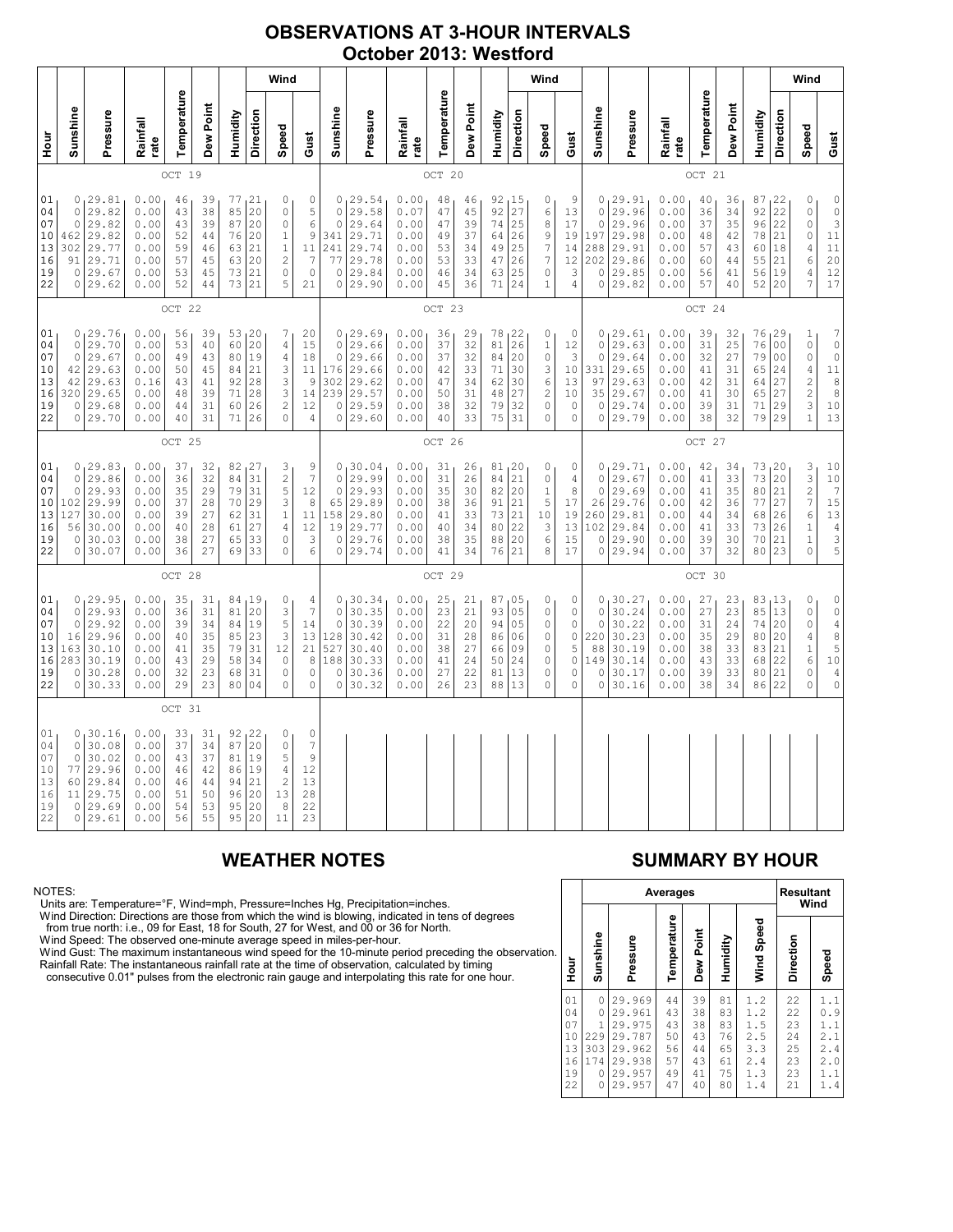### HOURLY PRECIPITATION (Water Equivalent) October 2013: Westford

| Date                                                      |         |    |    |                                               |               | A.M. Hour Ending at |    |          |              |                  |              |    | P.M. Hour Ending at |                            |               |    |                                                                            |    |    |      |          |    |                                                                                                                                                                                                               |           | Date                                                          |
|-----------------------------------------------------------|---------|----|----|-----------------------------------------------|---------------|---------------------|----|----------|--------------|------------------|--------------|----|---------------------|----------------------------|---------------|----|----------------------------------------------------------------------------|----|----|------|----------|----|---------------------------------------------------------------------------------------------------------------------------------------------------------------------------------------------------------------|-----------|---------------------------------------------------------------|
|                                                           | 01      | 02 | 03 | 04                                            | 05            | 06                  | 07 | 08       | 09           | 10               | 11           | 12 | 01                  | 02                         | 03            | 04 | 05                                                                         | 06 | 07 | 08   | 09       | 10 | 11                                                                                                                                                                                                            | 12        |                                                               |
| 01<br>$02\,$<br>03<br>04<br>05                            |         |    |    |                                               |               |                     |    |          |              |                  |              |    |                     |                            |               |    |                                                                            |    |    |      |          |    |                                                                                                                                                                                                               |           | 01<br>$02$<br>03<br>04<br>05                                  |
| 06<br>07<br>08<br>09<br>10                                |         |    |    |                                               |               |                     |    |          | 0.01         |                  |              |    |                     | 0.02                       |               |    | 0.05 0.13 0.07<br>$0.05 \mid 0.04 \mid 0.75 \mid 0.16 \mid 0.11 \mid 0.01$ |    |    | 0.01 |          |    |                                                                                                                                                                                                               |           | 06<br>07<br>08<br>09<br>10                                    |
| 11<br>12<br>13<br>$1\,4$<br>15                            |         |    |    | 0.01                                          | $0.01$ $0.01$ |                     |    |          |              | 0.020.020.010.01 |              |    |                     |                            | 0.0200.010.01 |    |                                                                            |    |    | 0.02 |          |    |                                                                                                                                                                                                               |           | $1\,1$<br>$\begin{array}{c} 12 \\ 13 \end{array}$<br>14<br>15 |
| 17<br>19<br>20                                            | 16 0.01 |    |    | 0.18 0.06<br>18 0.06 0.12 0.07 0.05 0.01 0.01 | 0.070.02      |                     |    |          |              |                  |              |    |                     |                            |               |    |                                                                            |    |    |      | 0.010.01 |    | 0.0200.0219                                                                                                                                                                                                   | $0.02$ 17 | 16<br>$1\,8$<br>20                                            |
| $\begin{array}{c} 21 \\ 22 \end{array}$<br>23<br>24<br>25 |         |    |    | 0.01                                          |               |                     |    | 0.010.01 |              |                  |              |    | 0.06                |                            |               |    |                                                                            |    |    |      |          |    | 0.01                                                                                                                                                                                                          |           | 21<br>22<br>$\frac{1}{2}$<br>24<br>25                         |
| 26<br>27<br>28<br>29<br>30                                |         |    |    |                                               |               |                     |    |          | 0.010.010.02 |                  | 0.02<br>0.05 |    | 0.01                | 0.01                       |               |    | 0.010.030.020.01                                                           |    |    |      |          |    |                                                                                                                                                                                                               |           | 26<br>$\begin{array}{c} 27 \\ 28 \end{array}$<br>29<br>30     |
| 31                                                        |         |    |    |                                               |               |                     |    |          |              |                  |              |    |                     | $0.06$ 0.02 0.10 0.02 0.03 |               |    |                                                                            |    |    |      | 0.01     |    | $0.04 \mid 0.03 \mid 31$                                                                                                                                                                                      |           |                                                               |
|                                                           |         |    |    |                                               |               |                     |    |          |              |                  |              |    |                     |                            |               |    |                                                                            |    |    |      |          |    | <b>Sum</b> 0.07   0.12   0.25   0.20   0.04   0.02   0.01   0.02   0.04   0.04   0.04   0.08   0.17   0.09   0.15   0.08   0.14   0.91   0.25   0.12   0.04   0.02   0.01   0.07   <b>0.</b> 07   <b>9.um</b> |           |                                                               |

During a frozen precipitation event, hourly precipitation totals may not be recorded. In this case, daily amounts are typically entered in the last column (hour ending at 12 A.M.)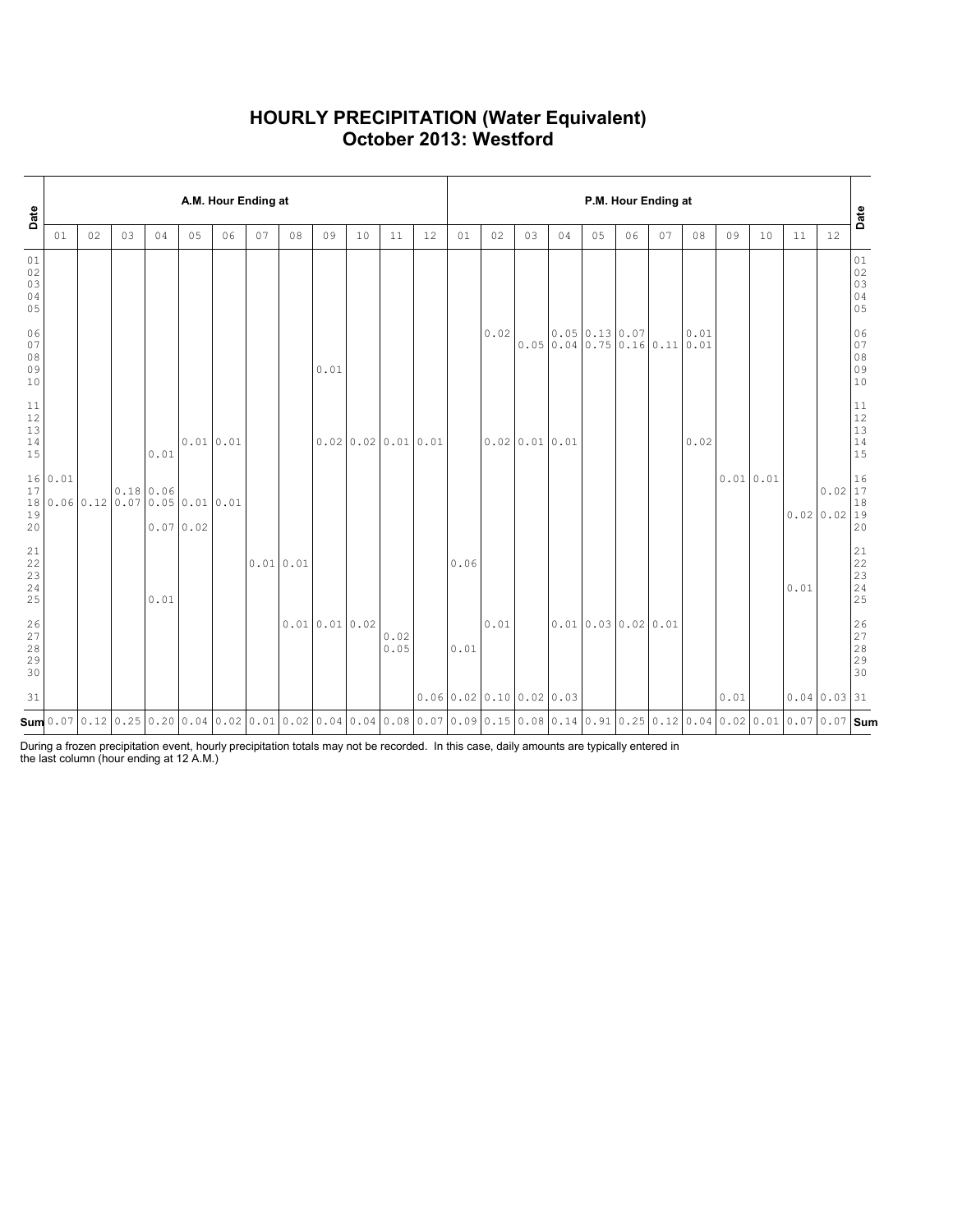### HOUR-BY-HOUR DATA October 2013: Westford